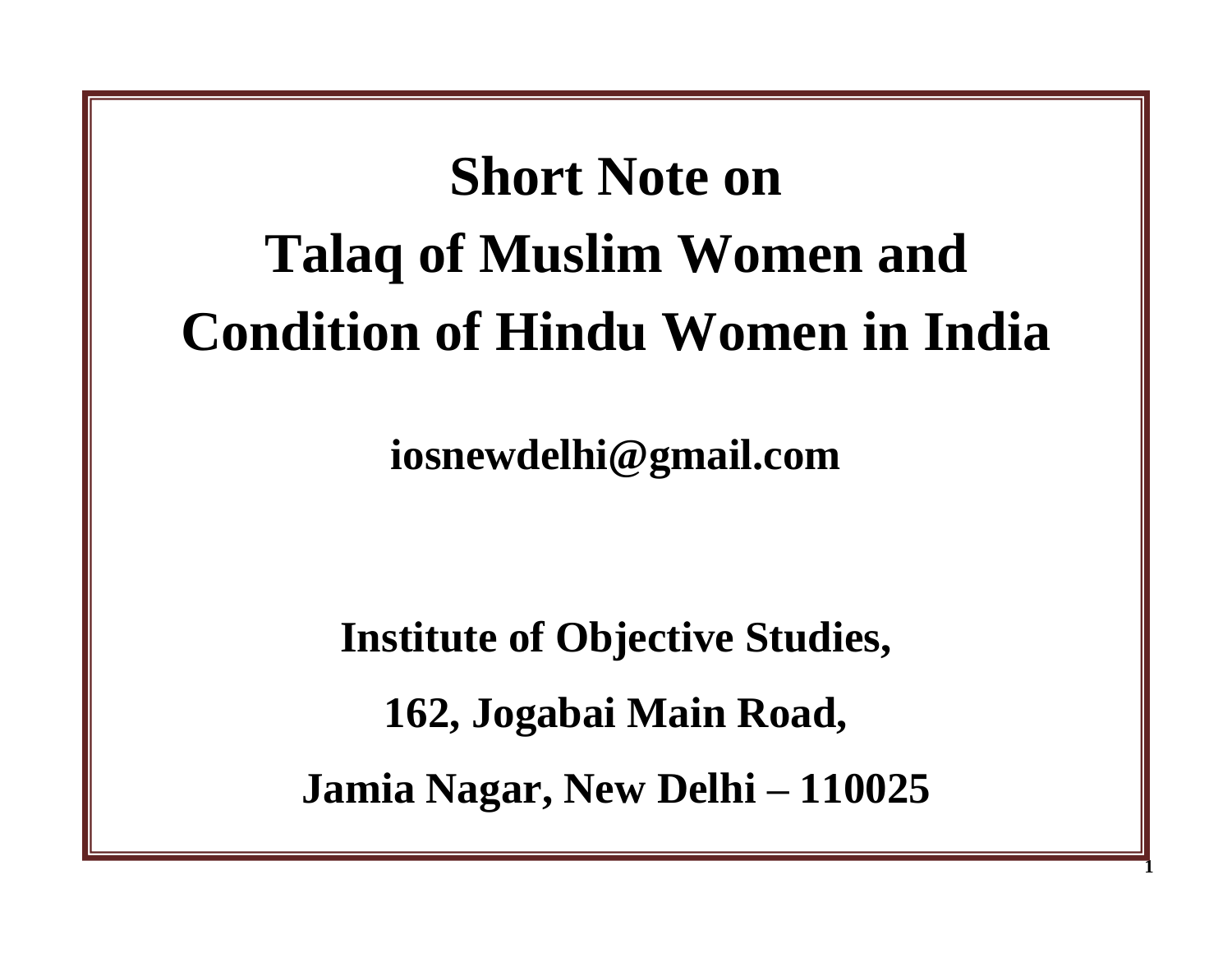# **Short Note on Talaq of Muslim Women and Condition of Hindu Women in India**

As the impression is created that the Muslim women are suppressed is not actually the case. It is only in Islam that Prophet Muhammad (SAW) who gave proper importance and rights to women.

**In the Qur'an, it is said that on Judgment Day "buried girls" will rise out of their graves and ask for what crime they were killed.**

**Part of Muhammad's (SAW) legacy was to end infanticide and establish explicit rights for women. Islam teaches that men and women are equal before God. It grants women divinely sanctioned inheritance, property, social and marriage rights, including the right to reject the terms of a proposal and to initiate divorce.**

**Muhammad (SAW) himself frequently counseled Muslim men to treat their wives and daughters well. "You have rights over your women," he is reported to have said, "and your women have rights over you."**

Muhammad (SAW) once remarked that, **"Heaven lies at the feet of mothers."**

Following the Battle of Uhud (625), in which scores of male combatants died leaving unprotected widows and children, Muhammad (SAW) and the Qur'an decreed that, in order to protect the orphans of such families, men might take up to four wives. The permission itself is surrounded with language that discourages the very thing it permits, saying that **unless a man can treat several wives equally, he should never enter into multiple marriages.**

**Ibn `Umar reported - The Prophet Muhammad (SAW) said:**

**"With Allah, the most detestable of all things permitted is divorce."**

## **Regarding recent Supreme Court Judgment on Triple Talaq:**

- **AIMPLB (All India Muslim Personal Law Board) was trying to prove that Triple Talaq is not unconstitutional**
- Supreme Court Verdict  $\rightarrow$  Triple Talaq is unconstitutional
- Media  $\rightarrow$  Just to increase its TRP presented the issue as if:
- **i) All Muslim women had been suffering from discrimination**
- **ii) Every single Muslim women are subjugated to Triple Talaq**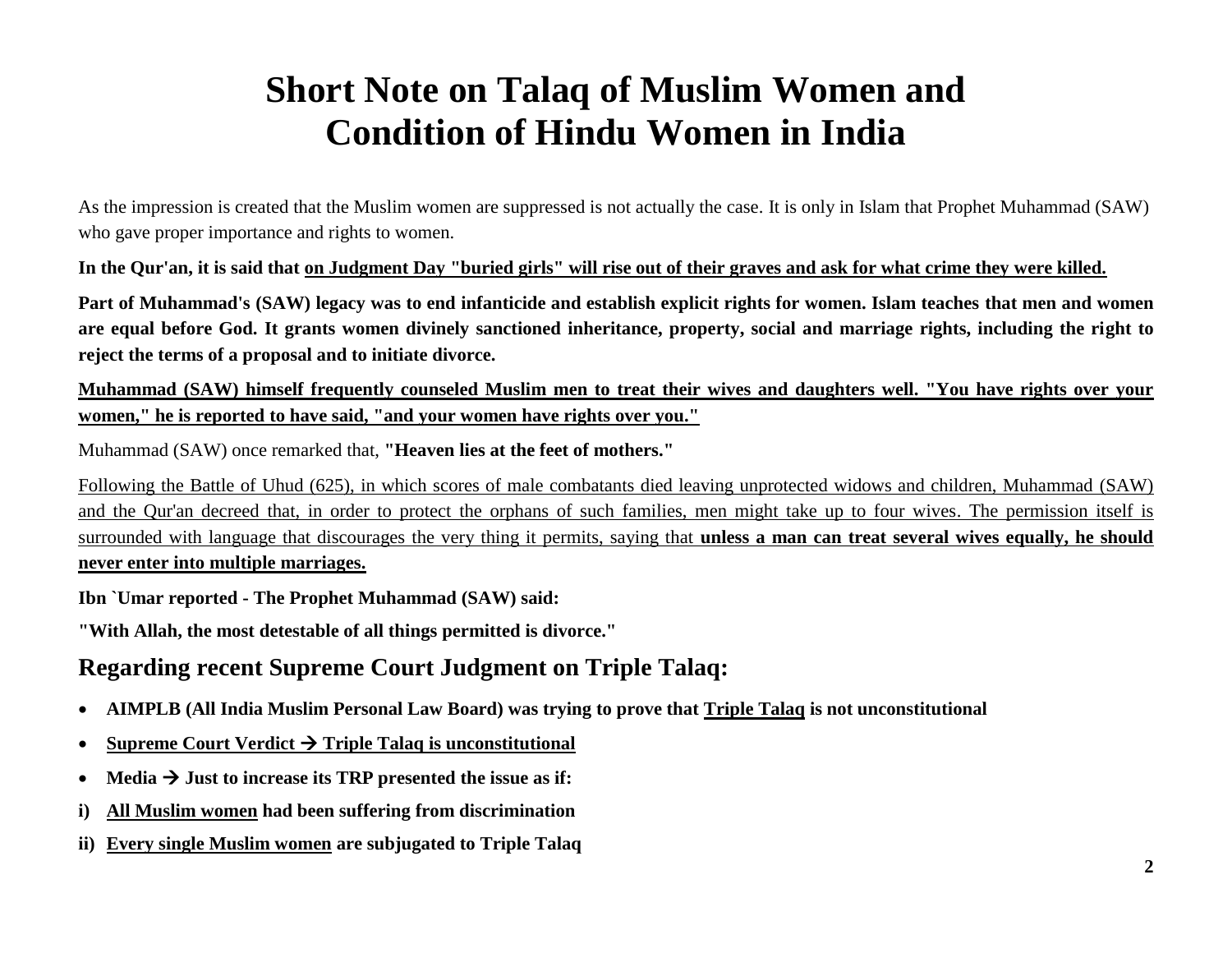The data/information received from different surveys/sources has shown that the percentage of divorce in Muslims is very little whereas the cases/percentage of Triple Talaq (Talaq in one go or instant) is very rare:

# **Masjid Committee and Darul Qaza Kerala**

Muslim in Kerala has very organised systems of Nikah, Khula & Talaq controlled by Jama Masjid. Details of Marriage, Divorce & Khula of last 15 years are as follows:

| <b>S. No.</b> | <b>Details (of 15 Years)</b>  | <b>Numbers</b> | <b>Percentage</b> |
|---------------|-------------------------------|----------------|-------------------|
|               | <b>Total Nikah Solemnized</b> | 18,837         | <b>100</b>        |
| 2             | <b>Total Talaq</b>            | 781            | 4.15              |
| 3             | <b>Total Triple Talaq</b>     |                | 0                 |

#### **Divorce rate & Polygamy more in Hindus:**

**Zoya Hasan** Professor of Languages Jawahar Lal Nehru University and **Ritu Menon** together conducted a survey on Divorce and Polygamy in **12 States - 40 Districts were surveyed and 9641 women were surveyed, 80% were Muslims and 20% were Hindus, 60% were rural and 40% were urban:**

| S. No.           | <b>Details</b>                    | Percentage |
|------------------|-----------------------------------|------------|
|                  | <b>Ratio of divorce in Muslim</b> | 0.41       |
| 2                | <b>Ratio of divorce in Hindus</b> | 0.47       |
| 3                | <b>Polygamy in Muslims</b>        | 2.91       |
| $\boldsymbol{4}$ | <b>Polygamy in Hindus</b>         | 4.05       |

**The percentage of divorce in India in last five years among Hindu, Sikh, and Christian is 94.8% and the percentage of divorce of Muslim is 5.2%. Whereas the Muslim population of is 14%. The 5.2% includes all divorces single double & triple. Therefore, the percentage of triple divorce is still meager.** The biased angle of government and media can be seen in portraying divorce as major issue.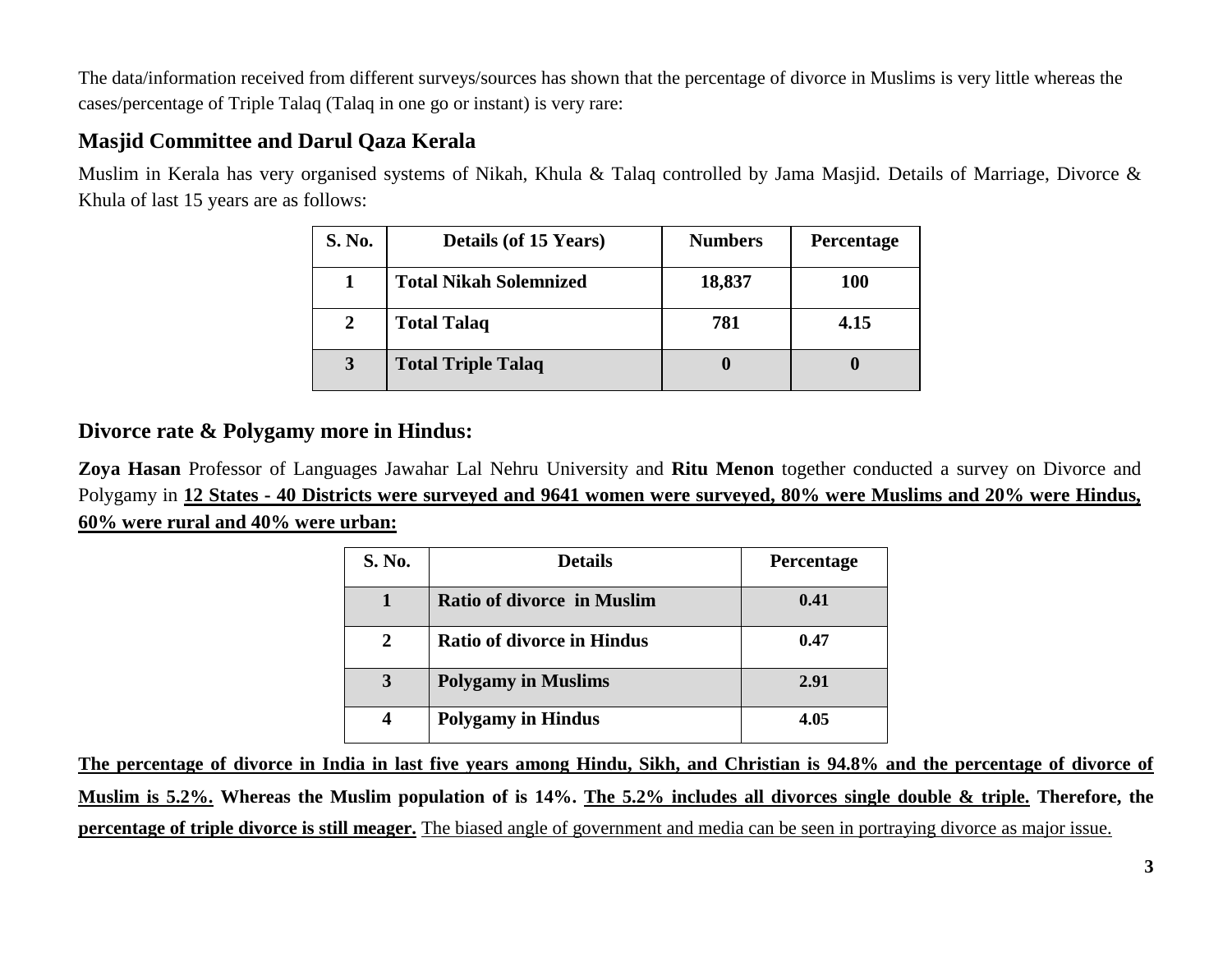| S. No. | <b>Details</b>  | Percentage |
|--------|-----------------|------------|
| 1      | <b>Tribal</b>   | 15.25      |
| 2      | <b>Buddhist</b> | 7.97       |
| 3      | <b>Hindus</b>   | 5.80       |
| 4      | <b>Muslims</b>  | 5.73       |

**In polygamy also Muslim stands last as World Development Report states. Percentage of Polygamy in India is as given below:**

**Survey was aimed at obtaining the rate/practice of Divorce in Muslim Community, Women's problems of Domestic Violence and Dowry, finding out levels of awareness about counselling centers, helpline & Darul Qaza and collecting the burning issues of Muslim Community.** Total Number of women was surveyed 13000 Brief details of income status & Educational Status was also obtained.

# **Findings:**

**(1) All Muslim Women were found in favor of Muslim Personal Law and did not want Uniform Civil Code.**

**(2) The Total number of known cases of divorce in family/ relatives was 100 out of which 40 cases were of Khula, 20 of Talaq Ahsan, 12 Triple Talaq, 18 Divorce through Darul Qaza, and 10 Divorce through court.**

**Results of a Survey of 20671 individuals (16860 men and 3811 women) of CRDDP\* (Centre for Research and Debate in Development Policy) between March to May, 2017 showing percent:- Extract of the Survey:**

**Of the 331 talaqs (divorces) reported by both women and men respondents in Dr Shariff's survey, just about a quarter had occurred through the intervention of religious institutions such as the qazi and dar-ul-qaza.**

Most strikingly, however, the survey found that the incidence of the so-called "Oral Triple Talaq" (where 'talaq' is uttered thrice at **one go, without any witnesses or record) among the 331 cases was just 1 — or a mere 0.3%.**